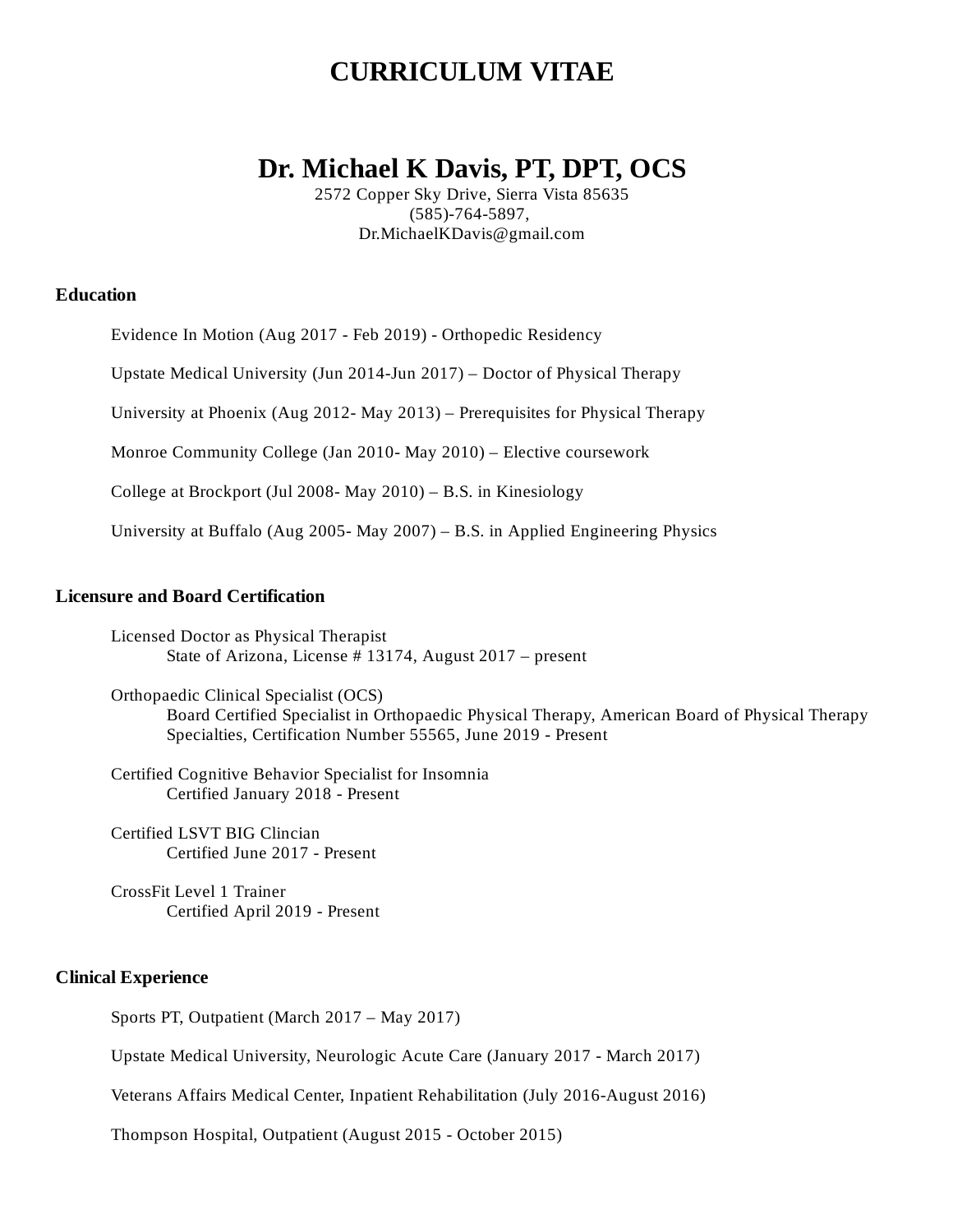## **Employment**

Rainey Pain and Performance, Physical Therapist and Chief Operating Officer (August 2017 - Present)

Crossfit Sierra Vista, Co-Owner, Coach, Facilities Manager (May 2018 - Present)

Wayland Baptist Unviersity, Professor (Aug 2018 - Present)

US Army, Infantry Officer, Captain (April 2007 – June 2017)

## **Scholarly Activity**

#### Presentations

PIMA Medical University, Tucson, AZ 2019, How to treat a patient in pan utilizing pyschosocial exam components.

Sierra Vista Methodist Church, 2017, 2018, 2019: Research based interventions for Parkinson's Disease

Tucson Rehab Center, 2020 Huntington's Disease interventional management

#### Research

Rainey Pain and Performance: Effect of Virtual Reality on Heart Rate variability and central sensitization inventory, 2019 - present

Upstate Medical University: Effect of therapeutic neuroscience education as a PT intervention. (Jan  $2016 -$ May 2016)

Brockport College: Impact of the new ARMY physical training program on cadets. (September 2008 – May 2009)

# Teaching

Biology 101, Wayland Baptist University, 2018 to present

# **Awards and Achievements**

Graduate of US Army Ranger School in 2012

George C Marshall Leadership Award in 2010

#### **Professional Organizations**

American Physical Therapy Association Member; 2014 – present Orthopedic Section Member; 2017 - Present

American Physical Therapy Association of Arizona Member; 2017 – present